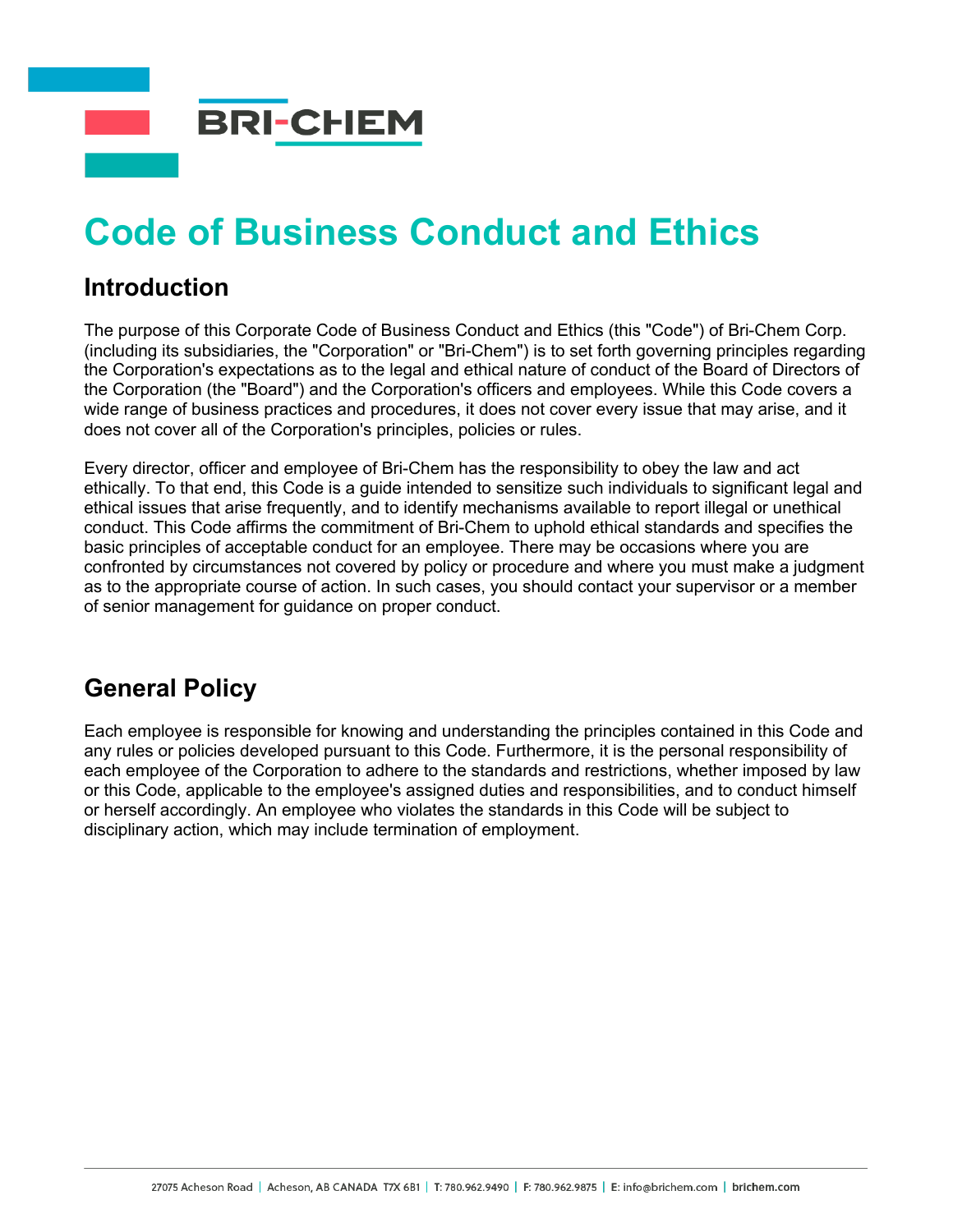

# **Compliance With Law**

The Corporation is subject to a number of laws, rules and regulations with respect to the conduct of its business. Employees are expected to maintain compliance with the letter and spirit of all laws governing the jurisdictions in which they perform their duties. This Code does not purport to address all areas of law that employees might encounter in the day-to-day business of the Corporation. The following areas, however, should be specifically noted:

- *1. Human Rights Laws: The Corporation values the diversity of its employees, customers and suppliers and is committed to providing equal treatment in all aspects of the business. Abusive, harassing or offensive conduct is unacceptable, whether verbal, physical, visual, or otherwise. The Corporation will not tolerate any conduct that is discriminatory or harassing, or otherwise compromises an individual's human rights.*
- *2. Privacy Laws: The Corporation is committed to maintaining the accuracy, confidentiality, security and privacy of the personal information of its customers, suppliers and employees. Employees who have access to personal information are expected to support the efforts of the Corporation to develop, implement and maintain procedures and policies designed to manage personal information.*
- *3. Health and Safety Laws: The Corporation strives to comply with all applicable health and safety laws and regulations as part of its commitment to providing employees with a safe and healthy work environment. Employees have a responsibility to maintain this work environment. In this regard, employees are expected to work in a safe manner with due regard for their personal safety, as well as that of their co-workers, and to report accidents, injuries, hazardous equipment and unsafe practices. Employees are prohibited from engaging in the business of the Corporation while under the influence of alcohol or illegal drugs.*
- *4. Environmental Laws: Cognizant of its responsibility to the environment, the Corporation strives to comply with all applicable environmental laws and regulations. Employees are expected to support the efforts of the Corporation to develop, implement and maintain procedures and programs designed to protect and preserve the environment.*
- *5. Securities Laws: The Corporation is committed to protecting security holder investments and*  expects all employees to comply with the applicable reporting obligations and trading *restrictions imposed by the Corporation, any securities commission or stock exchange. Employees who are in possession of material information about the Corporation must not trade in securities of the Corporation until such information is generally publicly available. Providing inside information to others who then trade on such information is also strictly prohibited. Employees should make themselves familiar with the trading policy and disclosure policy of the Corporation.*
- *6. Competition Laws: Competition laws are enacted to limit practices that are seen to impair the*  function of a free and open marketplace. A complete description of these laws is beyond the *scope of this Code, however, they include price fixing, bid rigging, price discrimination, allocation of markets and boycotting of certain suppliers or customers. Employees having regular dealings with customers and suppliers should become familiar with the laws applying to these practices as non-compliance can result in severe penalties being imposed on both the Corporation and the individuals involved.*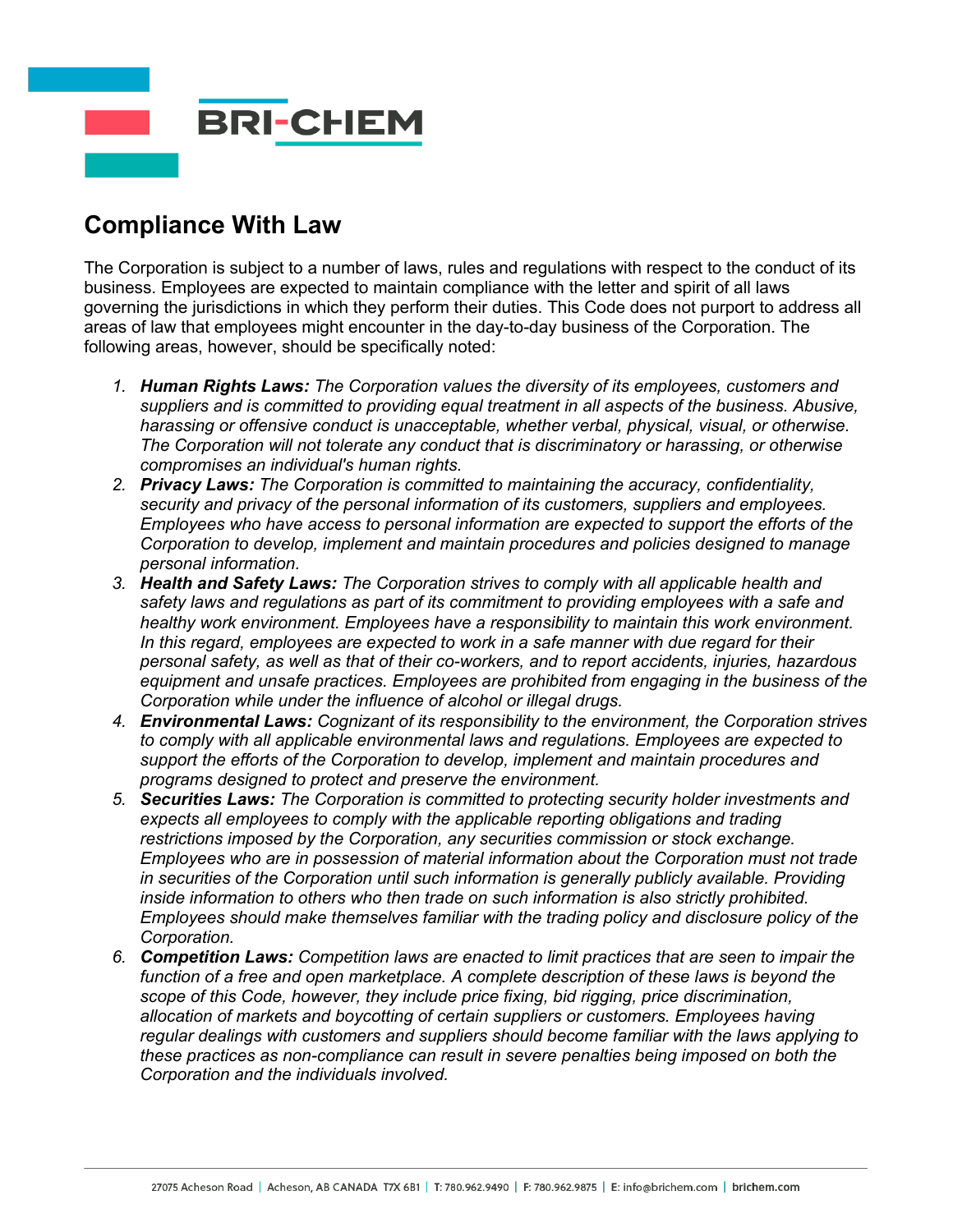

# **Insider Trading**

Directors, officers and employees are expected to fully comply with Canadian securities laws with respect to the disclosure of "material" corporate information and with respect to "insider" trading in the Corporation's securities. These laws provide for substantial civil and criminal penalties for individuals who fail to comply. Information that reasonably can be expected to affect the market value of a Corporation's shares, or to influence an investor's decisions regarding securities transactions, are considered "material". Such information may include financial and key business data, merger, acquisition litigation, and/or gain or loss of a significant customer or supplier.

Insiders are prohibited from transacting in the Corporation's shares with knowledge of material information that has not been disclosed to the public. For purposes of these restrictions, an "insider" includes not only directors, officers and employees of the Corporation, but also anyone else with nonpublic material information about the Corporation. You may be deemed to have violated these laws even if you innocently pass on non-public information about the Corporation to a friend or family member who then acts on such information and buys or sells the Corporation's shares. To avoid inadvertent disclosure of non-public material information, directors, officers and employees should not discuss such information with or in the presence of any unauthorized persons, including family members and friends.

# **Conflicts of Interest**

The Corporation is always concerned with outside business interests of its employees that might possibly conflict with the interests of the Corporation. To maintain the highest degree of integrity in conduct of the Corporation's business, and to maintain an employee's independent judgment, each employee must avoid any activity or personal interest that creates or appears to create a conflict of interest between the employee's interests and the interests of the Corporation. Generally, a "conflict of interest" exists when a person's private interest interferes in any way with the interests of the Corporation. A conflict situation can arise when an employee, officer, or director takes actions, or has interests that may make it difficult to perform his or her Corporation work objectively and effectively. Conflicts of interest may also arise when an employee, officer or director (or members of his or her family) receives improper personal benefits as a result of his or her position in the Corporation. Even if permitted under applicable law, loans to, or guarantees of obligations of, employees and their family members may create conflicts of interest.

It is almost always a conflict of interest for an employee to work simultaneously for, or for an employee to have any material economic interest in, a competitor, customer or supplier. Board members may not work for a competitor of the Corporation. The best policy is to avoid any direct or indirect business connection with the Corporation's customers, suppliers or competitors, except on behalf of the Corporation.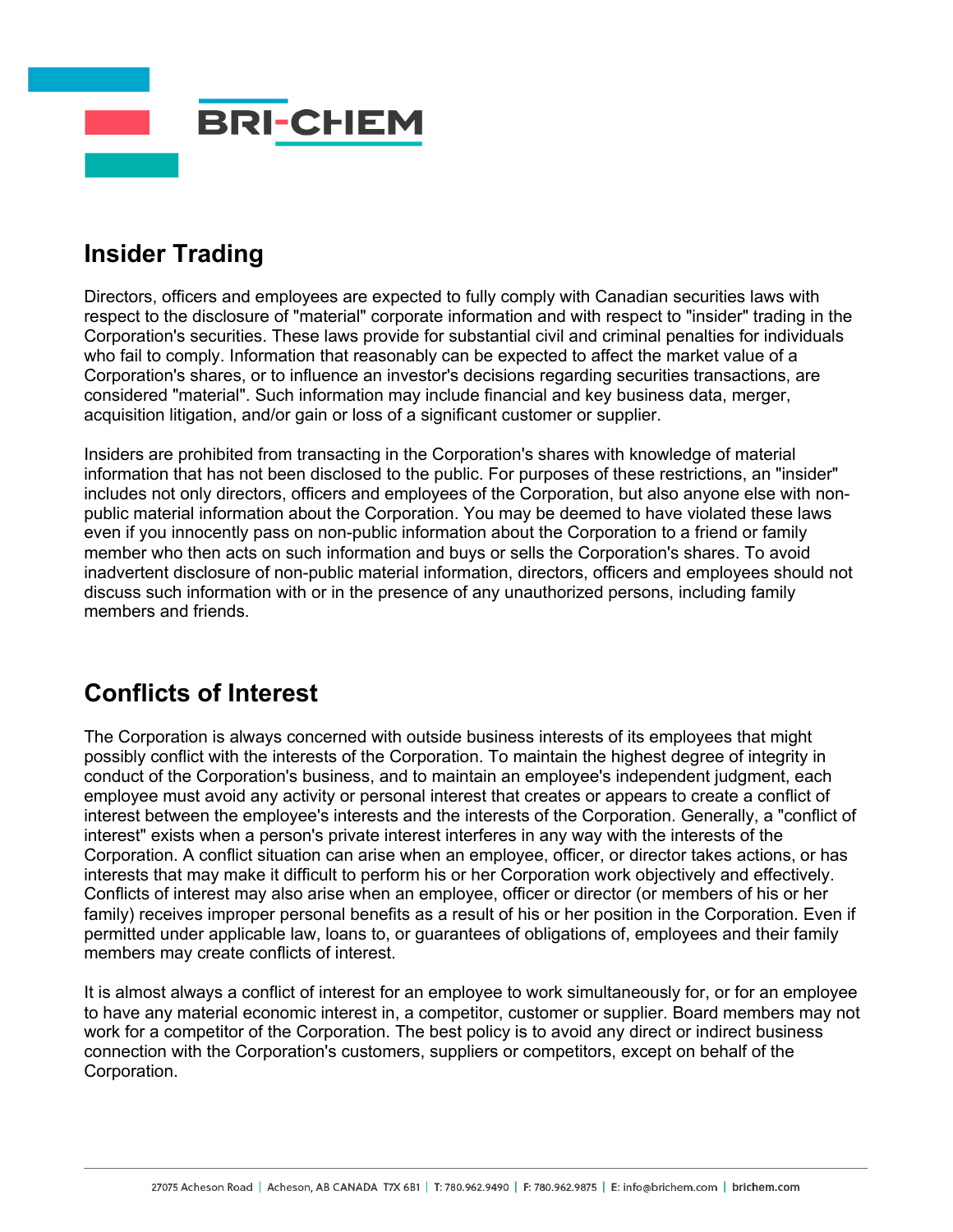

Conflicts of interest are prohibited as a matter of Corporation policy, except under guidelines approved by the Board. Conflicts of interest may not always be clear, so if an employee has a question, the employee should consult with his or her supervisor or higher level of management. Any employee, officer or director who becomes aware of a conflict or potential conflict should bring it to the attention of a manager or officer of the Corporation.

# **Competition and Fair Dealing**

The Corporation competes vigorously in its business dealings, but is committed to practices that are fair and honest. Information about other companies and organizations, including competitors, must be gathered using appropriate methods. Illegal practices such as trespassing, burglary, misrepresentation, wiretapping and stealing are prohibited. Possessing trade secrets that were obtained without the owner's consent, or inducing such disclosures by customers, or past or present employees of other companies, is prohibited. Each employee should endeavour to respect the rights of, and deal fairly with, our customers, suppliers, competitors and employees. No employee should take unfair advantage of anyone through manipulation, concealment, abuse of privileged information, misrepresentation of material facts, or any other unfair business practice.

# **Confidentiality**

During the normal course of business, employees may have access to, among other things, non-public information regarding the customers of the Corporation, suppliers, operations, strategic plans, financial affairs, employees and trade secrets. This information is a key corporate asset and every employee has an obligation to protect it and keep it in the strictest confidence, except when disclosure is explicitly authorized pursuant to the disclosure policy of the Corporation, or when disclosure is legally required. The unauthorized use or disclosure of confidential information of the Corporation could destroy its value and give an unfair advantage to others. Care should be taken in disposing of documents containing confidential information, such as shredding documents before discarding. Confidential information also includes any information relating to the business and affairs of the Corporation that results in, or would reasonably be expected to result in, a significant change in the market price or value of any securities of the Corporation, or any information a reasonable investor would consider important in making an investment decision. Employees must not use confidential information for their own advantage or profit. An employee's obligation to protect the confidential information of the Corporation exists whether or not the information is explicitly labeled as being confidential, and the obligation continues even after leaving the employ of the Corporation.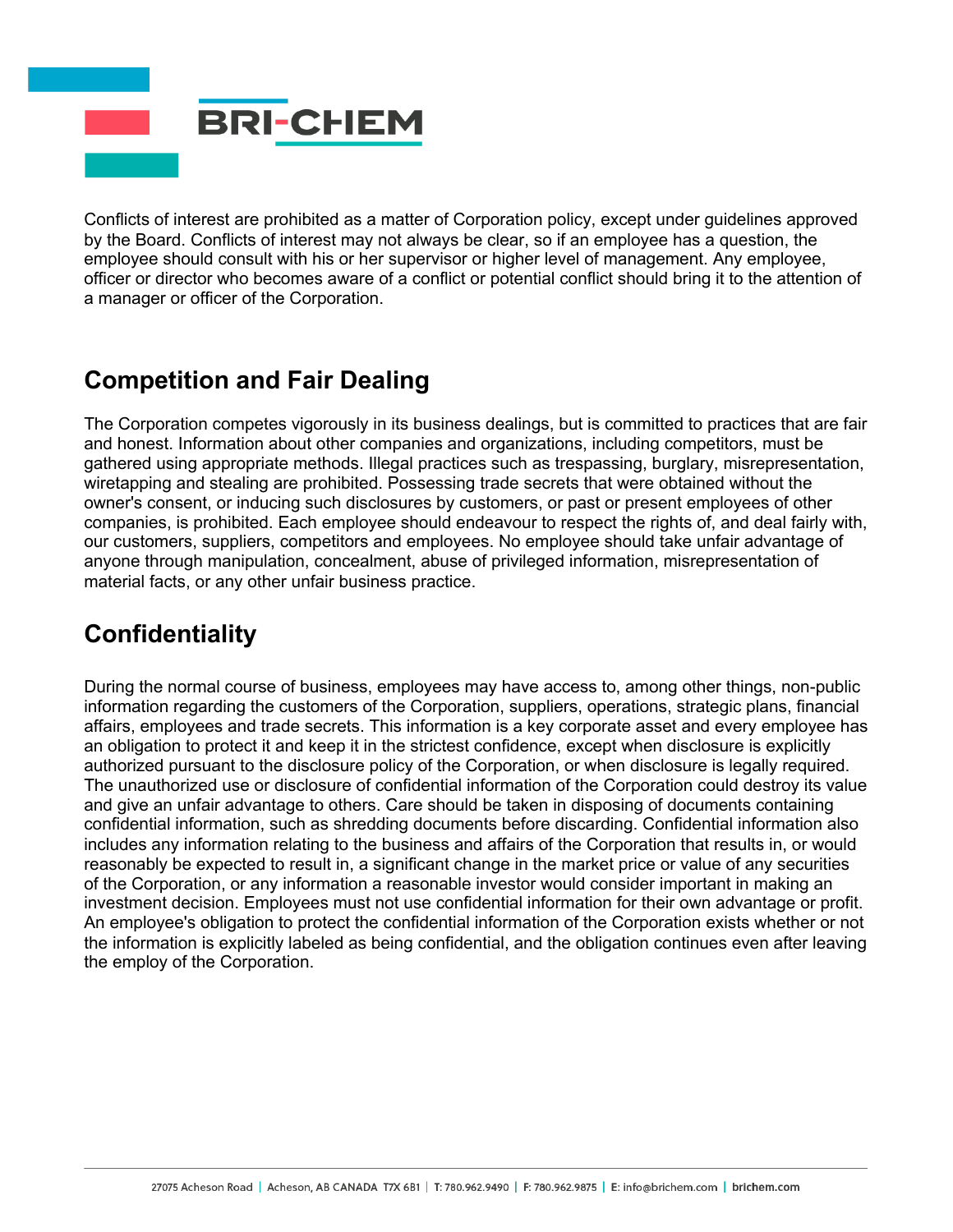

# **Protection and Proper Use of Corporation Assets**

All employees have an obligation to safeguard the Corporation's assets, including equipment, records, customer and supplier information, the physical premises, and proprietary and confidential information belonging to the Corporation (which includes intellectual property owned by or licensed to the Corporation, and personal information such as employee salaries, reviews, etc.). Unauthorized use or distribution of this information would violate Corporation policy.

All employees should endeavour to protect the Corporation's assets and ensure their efficient use. Theft, carelessness and waste have a direct impact on the Corporation's profitability. Any suspected incident of fraud or theft must be immediately reported for investigation.

#### **Accounting and Records**

Accurate documents are important during audits and other internal or external reviews. All employees must comply with Bri-Chem's accounting and reporting procedures and make sure all books, records, accounts, and supporting papers are accurate and complete. Employees are forbidden to forge, falsify, or leave out important facts to mislead auditors or other internal or external reviewers. As a public Corporation, it is critical that the Corporation's filings with the appropriate securities regulatory authorities be accurate and timely.

# **Information Technology**

E-mail systems and Internet services are provided to help employees perform their duties and responsibilities related to the Corporation. Incidental and occasional personal use is permitted, but use for personal gain or any improper purpose is not permitted. Employees may not access, send or download any information that could be insulting or offensive to another person, such as sexually explicit messages, cartoons, jokes, unwelcome propositions, ethnic or racial slurs or any other message that could be viewed as harassment. "Flooding" the systems of the Corporation with junk mail and trivia hampers the ability of the systems to handle legitimate corporate business and is prohibited. Employees' messages (including voice mail) and computer information are considered corporate property. Unless prohibited by law, the Corporation reserves the right to access and disclose this information as necessary for business purposes. Employees should use good judgment, and should not access, send messages or store any information that he or she would not want to be seen or heard by other individuals.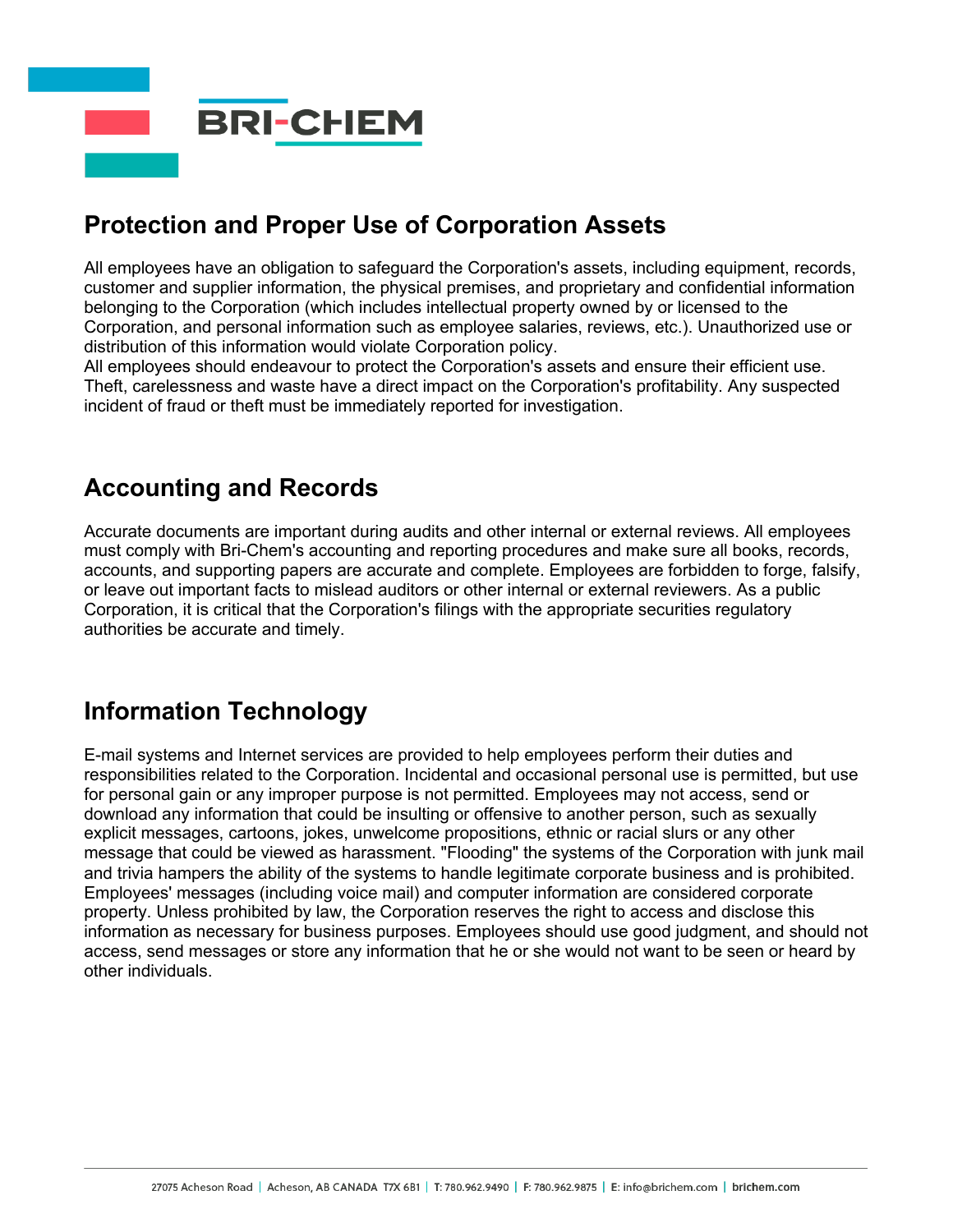

# **Whistle Blower Policy**

Bri-Chem has instituted a Whistle Blower Policy to provide for the reporting and review of concerns relating to accounting and auditing matters, as well as other corporate misconduct and breaches of this Code. Like this Code, the Whistle Blower Policy is designed to encourage ethical behaviour by all Bri-Chem personnel. If you have concerns or complaints regarding questionable accounting or auditing practices of the Corporation, then you should submit those concerns or complaints in accordance with the procedures outlined in the Corporation's Whistle Blower Policy.

#### **Illegal and Improper Payments**

The directors, officers and employees are strictly prohibited from offering or taking any form of illegal or improper payment. The Corporation's funds and assets must never be used for any unlawful purpose. *Political Contributions:* Financial support to political organizations requires the express approval of the officers of the Corporation. Any employee engaging in personal political activities must do so in their own right and not on behalf of the Corporation. Corporate donations to charities made on behalf of Bri-Chem shall be within budgets approved by appropriate personnel.

*Business Gifts:* The purpose of business entertainment in a commercial setting is to create goodwill and sound working relationships, not to gain unfair advantage with customers. The acceptance of gifts in exchange for business, a contract or any other exchange of business activity is prohibited. You may not give or accept gifts, gratuities, favours, or benefits if they are:

- Cash
- Excessive in Value
- Go beyond what could reasonably be considered ethical and accepted business practices
- Can be construed as a bribe or pay-off
- Violation of any laws or regulations
- May influence or appear to influence the performance of your duties

# **Retaliation**

The Corporation prohibits any director or employee from retaliating or taking adverse action against anyone for raising suspected conduct violations or helping to resolve a conduct concern. Any individual who has been found to have engaged in retaliation against a director or employee for raising, in good faith, a conduct concern or for participating in the investigation of such a concern may be subject to discipline, up to and including termination of employment or other business relationship.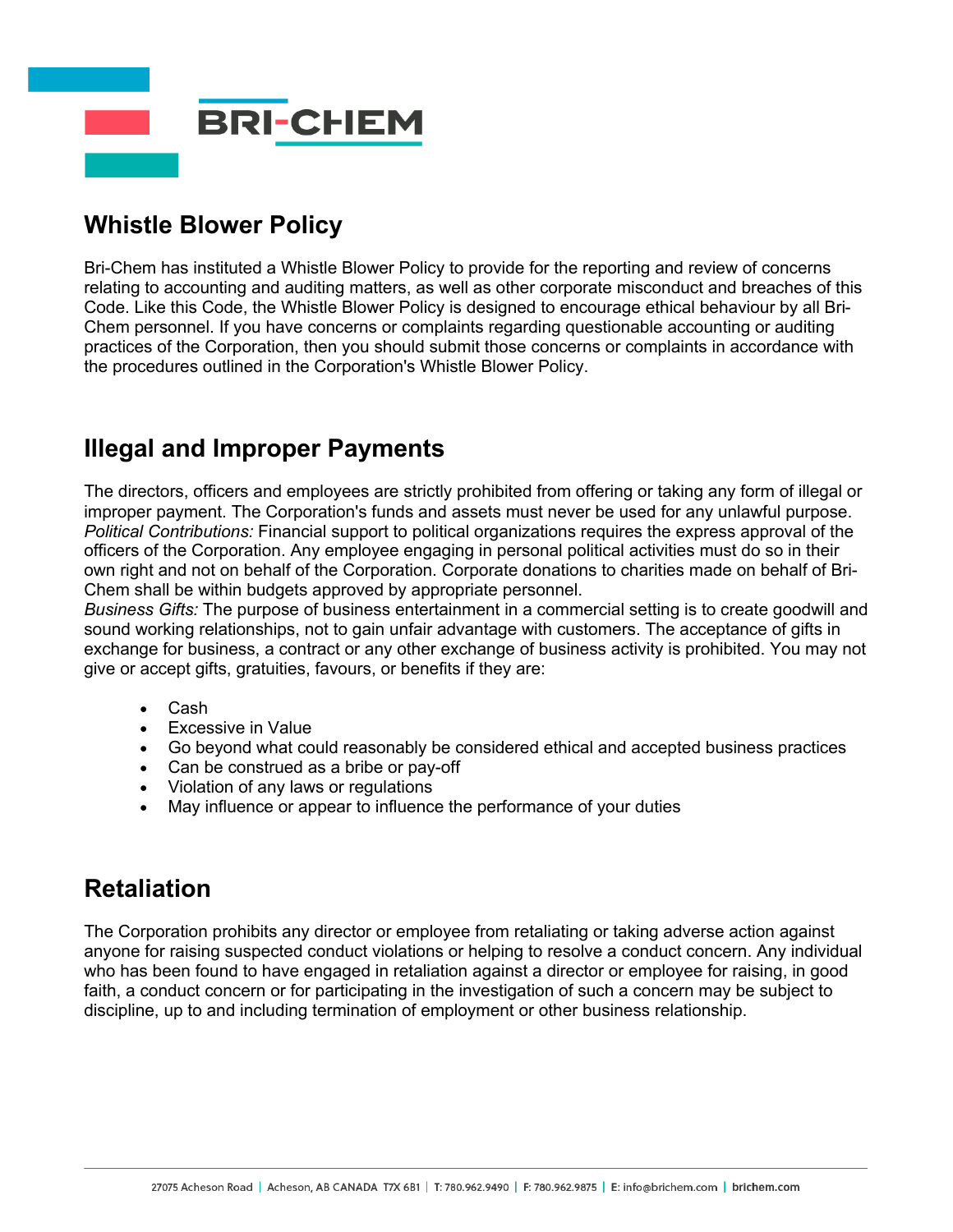

#### **Disclosure**

The disclosure section of this Code extends to all employees and officers of the Corporation, its Board of Directors and those authorized to speak on its behalf. It covers disclosures in documents filed with the securities regulators, and written statements made in the Corporation's annual and quarterly reports, news releases, letter to shareholders, presentations by senior management, information contained on the Corporation's website and other electronic communications. It extends to oral statements made in meetings and telephone conversations with members of the investment community (which includes analysts, investors, investment dealers, brokers, investment advisers and investment managers), interviews with the media, as well as speeches and conference calls.

#### **Reporting Violations**

Directors, officers and employees are encouraged to report any conduct which they believe in good faith to be a violation or apparent violation of this Code. If you believe a violation has occurred, please contact the Corporation's Chief Financial Officer.

#### *Notification*

Corporation personnel, who in good faith, observe, learn of, or suspect a violation of the Code must promptly report the violation or discuss the issues and concerns of the type covered by this Code with his or her immediate manager, who in turns is responsible for informing the Chief Financial Officer of any violations or concerns raised. If an employee prefers not to report the matter to his or her own manager, the employee may instead report the matter directly to the Chief Financial Officer.

Corporation personal who have concerns such as accounting discrepancies, fraud, accounting misrepresentations, auditing matters, accounting omissions, ethic violations, or any financially related concerns, should report the matter directly to the Chief Financial Officer or the Chair of the Audit Committee.

Whenever practical, the complaint should be made in writing. It is unacceptable to summit a complaint knowing it is false.

#### *Investigation*

Reports of violations will be investigated under the supervision of the Chair of the Audit Committee in consultation with external counsel, if applicable. Corporation personnel are expected to co-operate in the investigation of reported violations.